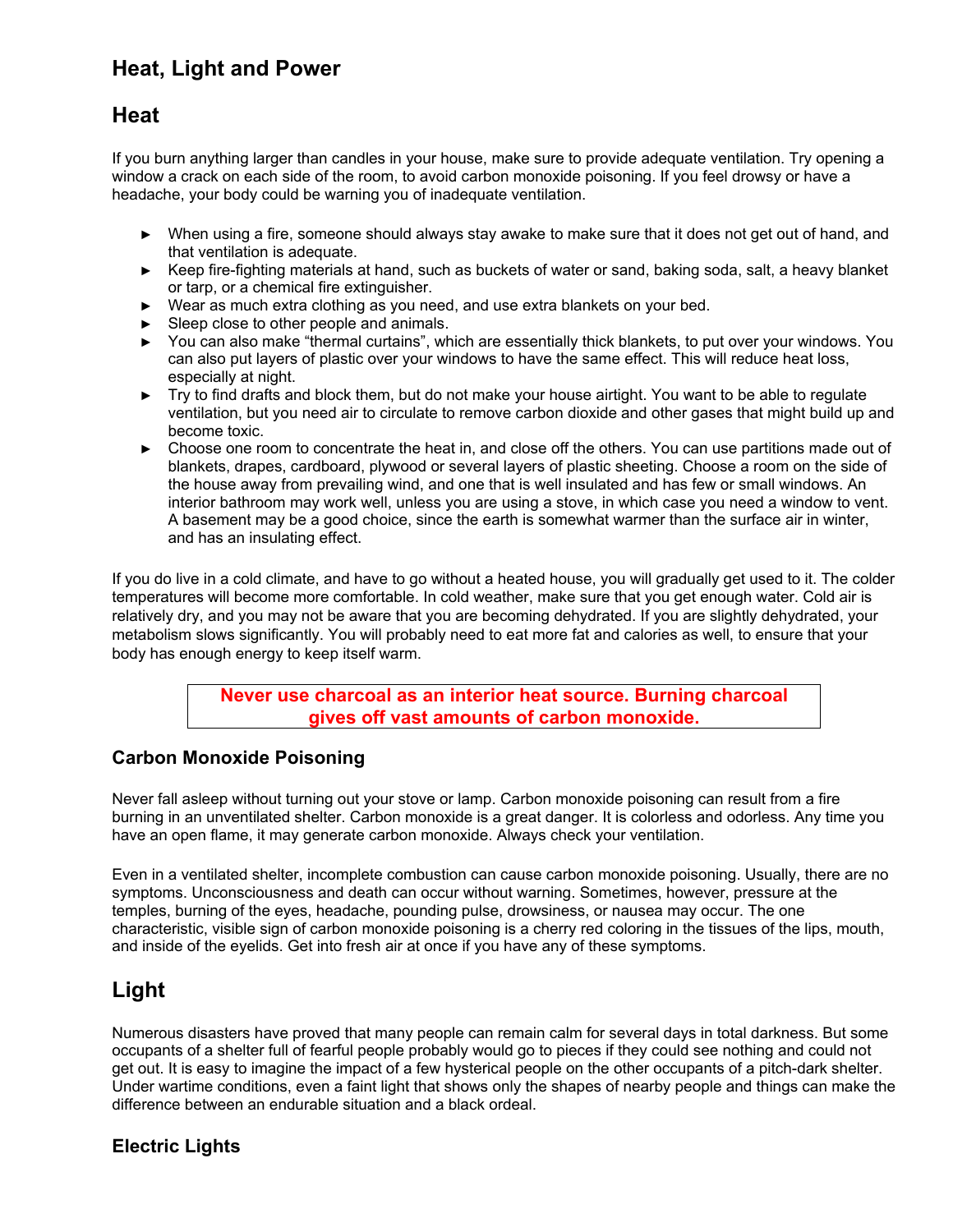A low-amperage light bulb used with a large dry cell battery or a car battery is an excellent source of low-level continuous light. One of the small 12-volt bulbs in the instrument panels of cars with 12-volt batteries will give enough light for 10 to 15 nights, without discharging a car battery so much that it cannot be used to start a car. Making an efficient battery-powered lighting system for your shelter is work best done before a crisis arises. During a crisis you should give higher priority to many other needs.

Things to remember about using small bulbs with big batteries:

- ► Always use a bulb of the same voltage as the battery.
- ► Use a small, high-resistance wire, such as bell wire, with a car battery.
- ► Connect the battery after the rest of the improvised light circuit has been completed.
- ► Use reflective material such as aluminum foil, mirrors, or white boards to concentrate a weak light where it is needed.
- If preparations are made before a crisis, small 12-volt bulbs (0.1 to 0.25 amps) with sockets and wire can be bought at a radio parts store. Electric test clips for connecting thin wire to a car battery can be purchased at an auto parts store.

#### **Candles And Commercial Lamps**

Persons going to a shelter should take all their candles with them, along with plenty of matches in a waterproof container such as a Mason jar. Fully occupied shelters can become so humid that matches not kept in moistureproof containers cannot be lighted after a single day.

Lighted candles and other fires should be placed near the shelter opening through which air is leaving the shelter, to avoid buildup of slight amounts of carbon monoxide and other headache-causing gases. If the shelter is completely closed for a time for any reason, such as to keep out smoke from a burning house nearby, all candles and other fires in the shelter should be extinguished. Gasoline and kerosene lamps should not be taken inside a shelter. They produce gases that can cause headaches or even death. If gasoline or kerosene lamps are knocked over, as by blast winds that would rush into shelters over extensive areas, the results would be disastrous.

#### **Expedient Oil Lamp**

The simple expedient lamps described below are the results of Oak Ridge National Laboratory experiments which started with oil lamps of the kinds used by Eskimos and the ancient Greeks. The oil lamp is a very old form of lighting. The original oil lamps could be as simple as a cup or bowl filled partially with oil, with a wick to soak up the oil. The wick can be as simple as a piece of twisted moss. More wicks mean more light. Some sources suggest that olive oil and sunflower oil are the best vegetable oils for lamps, and corn oil is the worst. Numerous field tests have proved that average Americans can build good lamps by following the instructions given below (Fig. 1).

These expedient lamps have the following advantages:

- ► They are safe. Even if a burning lamp is knocked over onto a dry paper, the flame is so small that it will be extinguished if the lamp fuel being burned is a cooking oil or fat commonly used in the kitchen, and if the lamp wick is not much larger than 1/16 inch in diameter.
- ► Since the flame is inside ajar, it is not likely to set fire to a careless person's clothing or to be blown out by a breeze.
- With the smallest practical wick and flame, a lamp burns only about 1 ounce of edible oil or fat in eight hours.
- Even with a flame smaller than that of a birthday candle, there is enough light for reading. To read easily by such a small flame, attach aluminum foil to three sides and the bottom of the lamp, and suspend it between you and your book, just high enough not to block your vision.
- ► A lamp with aluminum foil attached is an excellent trap for mosquitoes and other insects that can cause problems in an unscreened shelter. They are attracted to the glittering light and fall into the oil.
- These lamps can be made in less than an hour, once the materials have been assembled, so there is no reason to wait until a crisis arises to make them. Oil exposed to the air deteriorates, so it is best not to store lamps filled with oil or to keep oil-soaked wicks for months.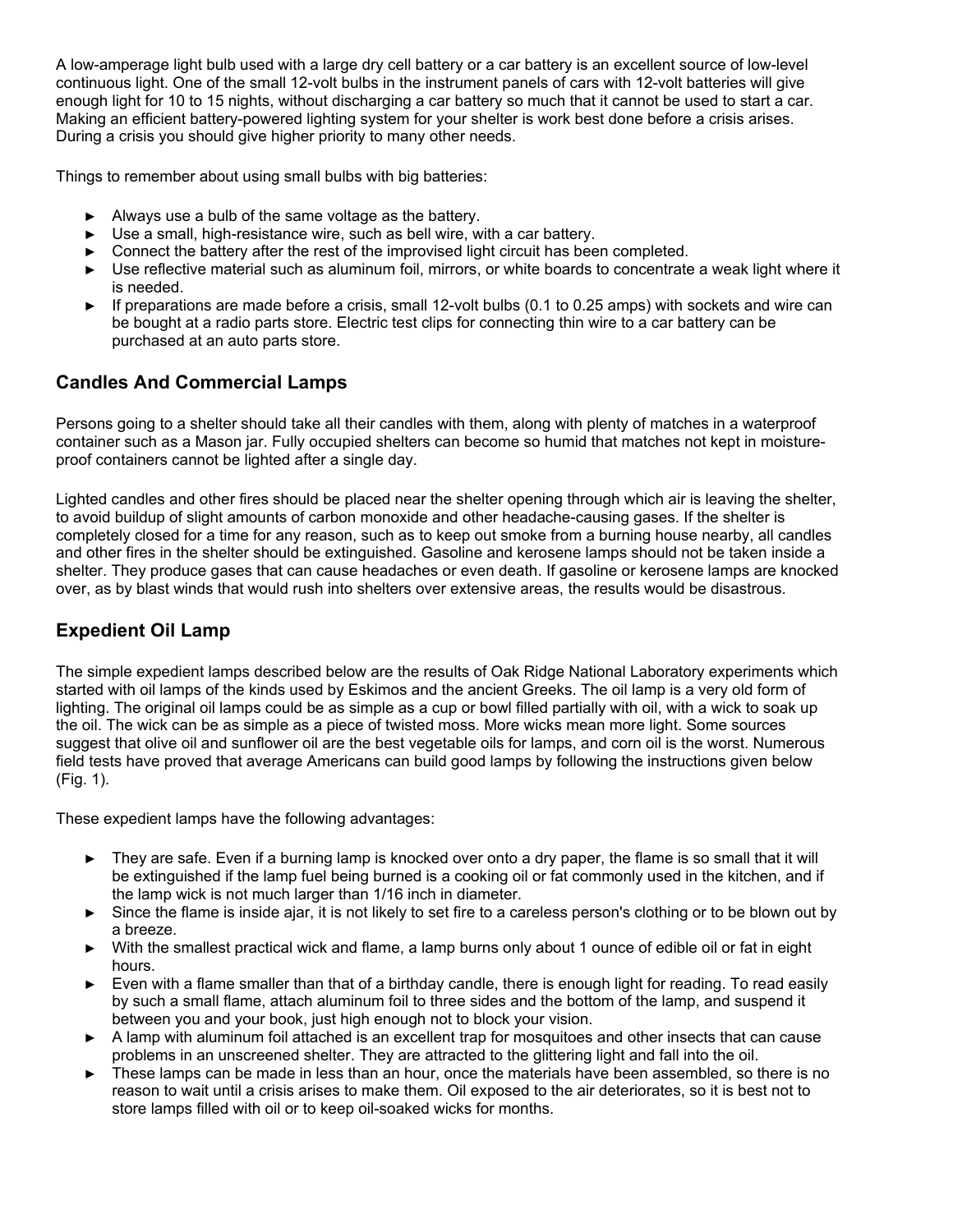

### **Buddy Burner**

The "Buddy Burner" is a simple improvised candle or stove, which can be used for lighting or for heat. The housing is a tuna can or similar container, with a cardboard spiral inside. Melted paraffin, or other fat, is poured in to saturate the cardboard. Once it is burning, more fat or wax can be put on top, which will then melt and burn as well. Place this burner on the ground or on a hot-pad, since the container will get quite hot when the contents are mostly burned away. Placing a wick in the centre may help it to get started. This is an excellent way to burn up the ends or drippings of other candles without having to make whole new candles.

### **Flashlights**

Obviously, for most cases a flashlight would be safer and simpler, although not as long lasting in some cases. You can buy flashlights that charge by solar power, cranking or shaking, which are suitable for off-the-grid use.